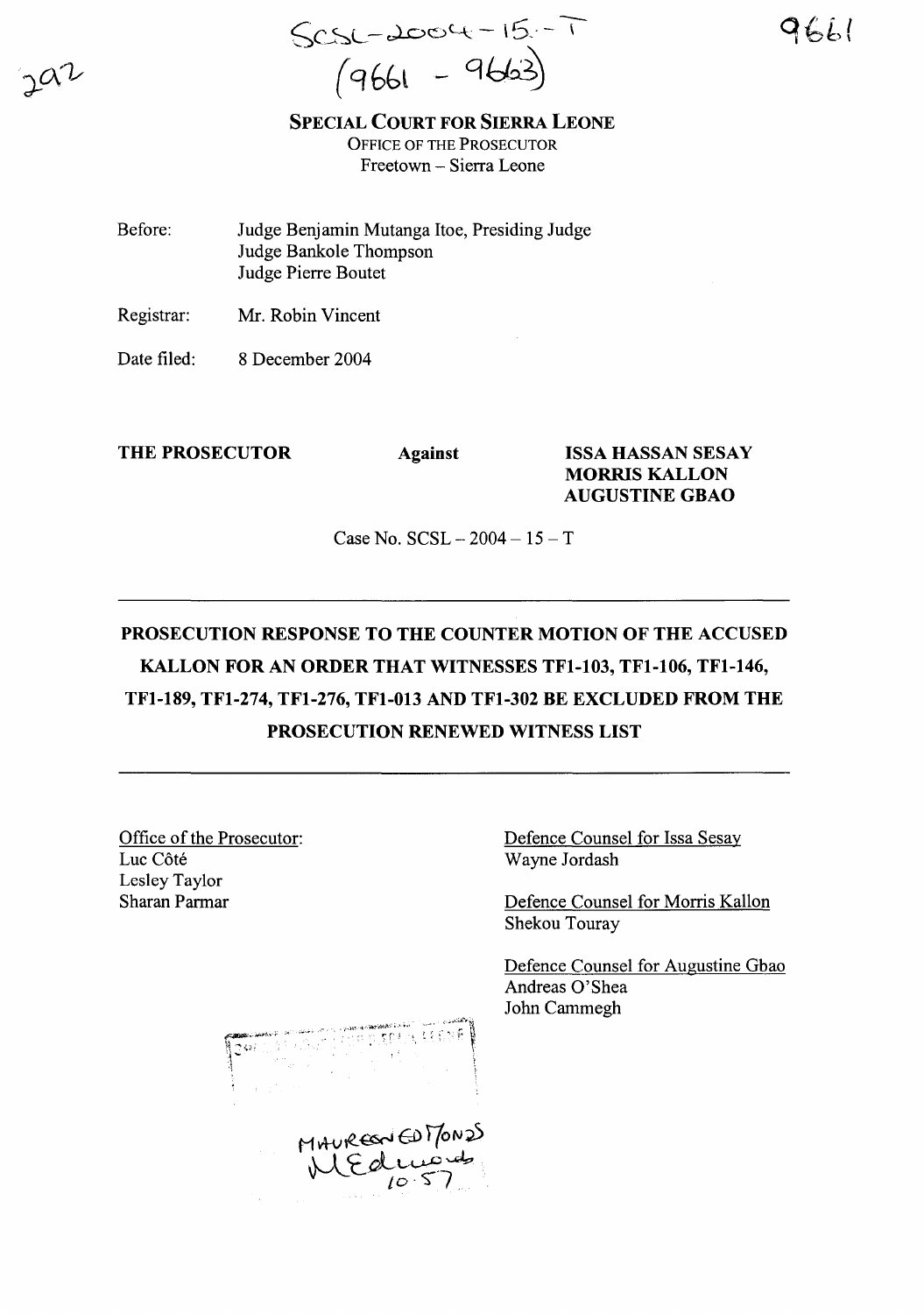SPECIAL COURT FOR SIERRA LEONE OFFICE OF THE PROSECUTOR Freetown - Sierra Leone

THE PROSECUTOR Against ISSA HASSAN SESAY MORRIS KALLON AUGUSTINE GBAO

Case No.  $SCSL - 2004 - 15 - T$ 

## PROSECUTION RESPONSE TO THE COUNTER MOTION OF THE ACCUSED KALLON FOR AN ORDER THAT WITNESSES TFI-I03, TFI-I06, TFl-146, TFl-189, TFl-274, TFl-276, TFI-013 AND TFl-302 BE EXCLUDED FROM THE PROSECUTION RENEWED WITNESS LIST

1. The Accused filed a document titled "Kallon - Defence Response And Counter Motion To Prosecution Request For Leave To Call Additional Witness And Disclose Additional Witness Statements Pursuant To Rules 66(A)(ii) and *73bis(E)"* on 3 December 2004.

2. The Prosecution filed a Consolidated Reply to the Kallon Defence Response, and the Defence Responses of the Accused Sesay and Gbao on today's date.

3. The Prosecution responds to the Kallon Counter Motion in this pleading.

4. By its Order of 3 December 2004, this Court held that the Prosecution must seek leave ofthis Chamber to add Witnesses TFl-189, TFl-274, TFl-126 and TFl-210 to the Prosecution's Renewed Witness List, and Witnesses TFl-l06, TFl-146, TFl-